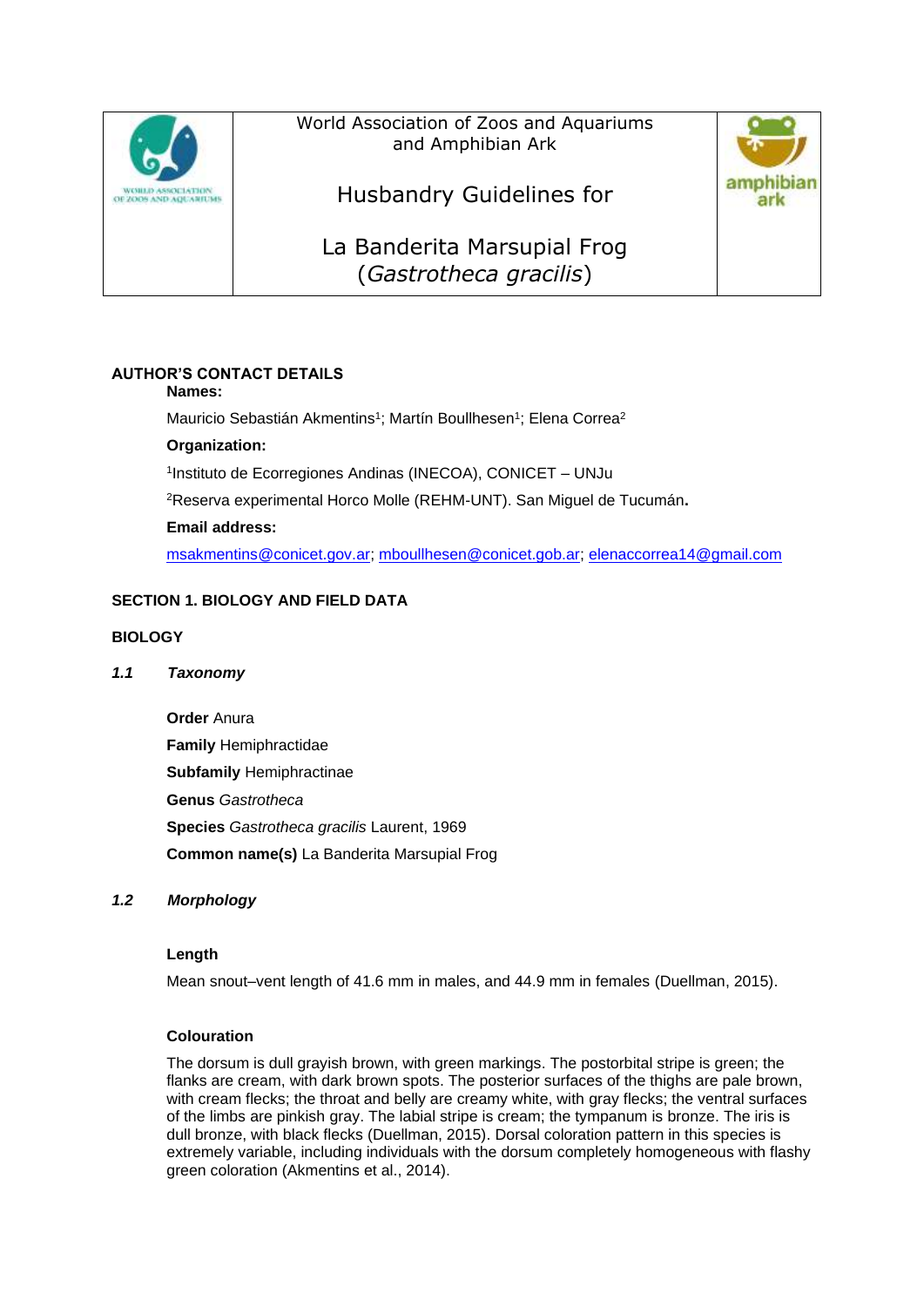#### **Description**

The body is moderately robust. The head is wider than long, and as wide as the body. The snout is rounded in dorsal view, and is bluntly rounded in profile. The canthus rostralis is nearly straight, and is rounded in cross- section. The loreal region is concave; the lips are thin and rounded. The top of the head is flat. The interorbital distance is slightly greater than the width of the upper eyelid. The internarial area is flat. The nostrils are barely protuberant, and are directed dorsolaterally below the anterior terminus of the canthus rostralis. The diameter of the eye is about equal to its distance from the nostril, and is slightly more than twice its distance from the margin of the jaw. The tympanum is nearly round, and has a distinct smooth annulus; it is separated from the eye by a distance slightly greater than the length of the tympanum, the upper edge of which is obscured by a moderately heavy tubercular supratympanic fold extending from the posterior corner of the orbit to a point posteroventral to the tympanum. The arm is moderately slender, and lacks distinct ulnar tubercles. The hand is small. The fingers are long, slender, and unwebbed. The discs are moderately small and ovoid; the width of the disc on the third finger is about equal to the length of the tympanum. The relative lengths of fingers are  $I < II < IV < III$ . The subarticular tubercles are moderately large and subconical; none are bifid. The supernumerary tubercles are large and subconical, and are numerous on the proximal segments of the digits. The palmar tubercle is elevated and trifid; the prepollical tubercle is elliptical; the thumb bears brown nuptial excrescences in males. The hind limb is moderately slender. The tibia length is about 50% of the snout–vent length; the foot length is about 47% of the snout–vent length. Calcars and tarsal tubercles are absent; an inner tarsal fold is distinct on the distal one- fourth of the tarsus. The outer metatarsal tubercle is small and rounded; the inner metatarsal tubercle is broadly ovoid, and is visible from above. The toes are moderately long. The relative lengths of the toes are I < II  $\leq$  III  $\leq$  V  $\leq$  IV. The outer toes are webbed basally. The subarticular tubercles are moderately large and subconical; the supernumerary tubercles are large, subconical, and present only on the proximal segments of the toes. The skin on the dorsal surfaces of the body and flanks bears low round tubercles; the skin on the throat, chest, belly, and ventral surfaces of the upper arms and thighs is strongly granular; the other surfaces are smooth. A pair of moderately large tubercles is present below the cloacal opening. The opening of the brood pouch is narrowly U-shaped, with the anterior end rounded at the level of the posterior edge of the sacrum (Duellman, 2015).

## *1.3 Longevity*

Unknown in the wild, maximum 6 years in captivity (Akmentins, *pers. obs.*).

## **FIELD DATA**

#### *1.4 Zoogeography/Ecology*

#### **Distribution**

This species is endemic to Yungas Andean forests of north-western Argentina and is known from several localities in Catamarca and Tucumán Provinces in Argentina. Its elevation range is from 1,200–2,800 m of altitude. Its estimated extent of occurrence (EOO) is 1,407 km2 and all individuals occur in five or fewer threat-defined locations (IUCN, 2020).

#### **Habitat**

Adult specimens occur arboreally in tree crowns, tree holes and rock crevices in Yungas Andean forests and high altitude grasslands. This species persists in places with moderate habitat disturbance, such as road edges and secondary Yungas Andean forests (IUCN, 2020).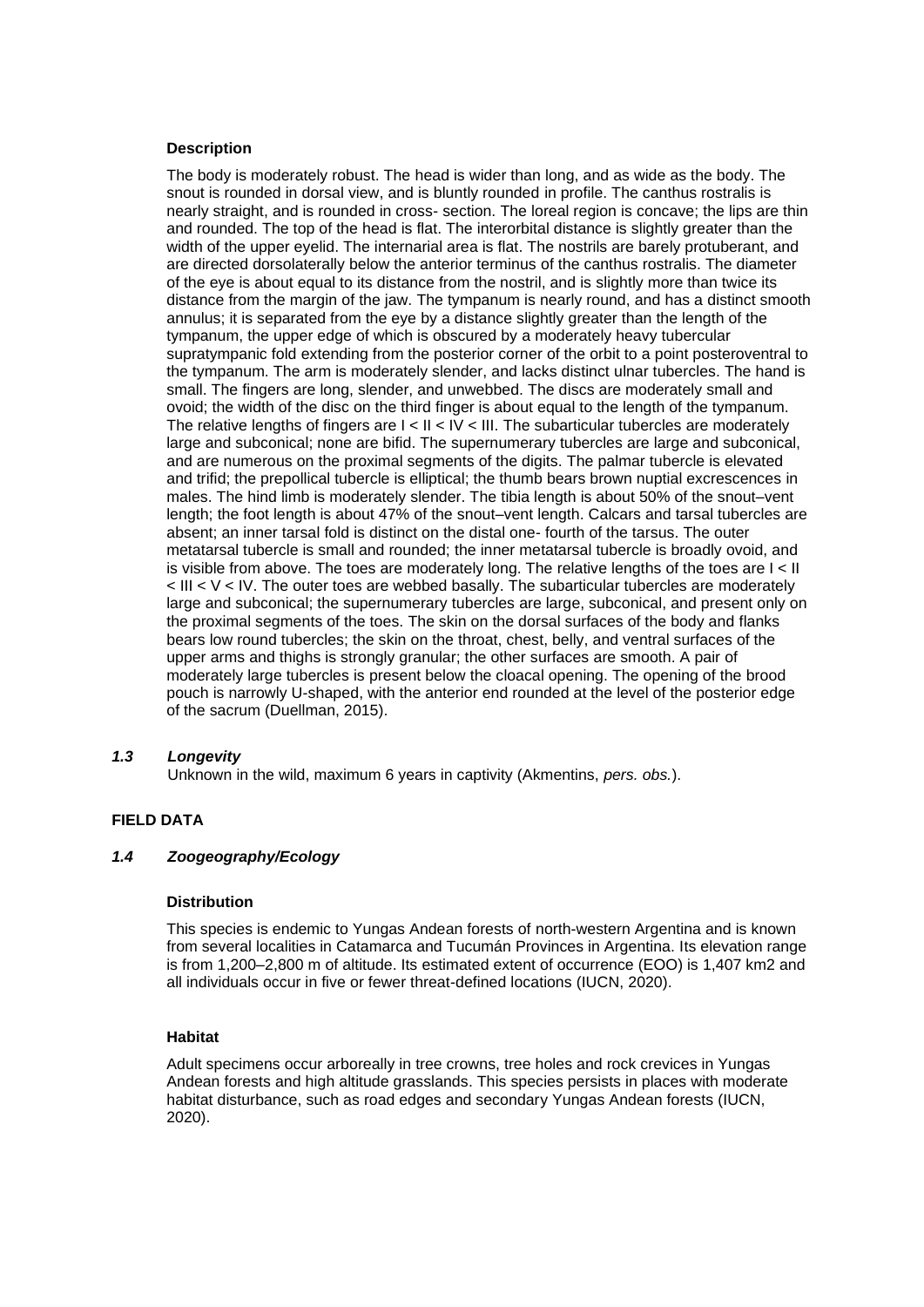#### **Population**

The tree rediscovered populations seem stables in the last five years, but declining in the entire range (IUCN, 2020).

#### **Conservation status**

Endangered (IUCN, 2020); Endangered in the Argentinean red list (Vaira et al., 2012).

#### **Threats in the wild**

The major threat is habitat loss caused by human activities as wildfires, deforestation, and road maintenance. Domestic animals can cause mass mortality of tadpoles and reproductive habitat alteration (IUCN, 2020).

#### *1.5 Diets and Feeding Behaviour*

#### **Food preference in nature**

Unknown

#### **Feeding**

Unknown

#### *1.6 Reproduction*

#### **Developmental stages to sexual maturity**

Tadpoles, metamorphs, juveniles, adults

## **Age of sexual maturity/first breeding**

Males start calling before the year of age (Akmentins, *pers. obs.*). Unknown for females.

## **Seasonality of cycling**

*Gastrotheca gracilis* had a winter-spring reproduction (Laurent et al., 1986).

#### **Gestation period/incubation**

Females retain the fertilized eggs in the dorsal pouch and the larval development continues inside the pouch until Gosner's stage 26 (Laurent, 1976). Dorsal pouch gestation last approximately two months (Laurent et al., 1986).

## **Clutch size**

Up to 73 eggs (Laurent et al., 1986)

### **Birth/hatching details and seasons**

Tadpoles are found in the field form November to March, late spring and summer (Akmentins, *pers. obs.*).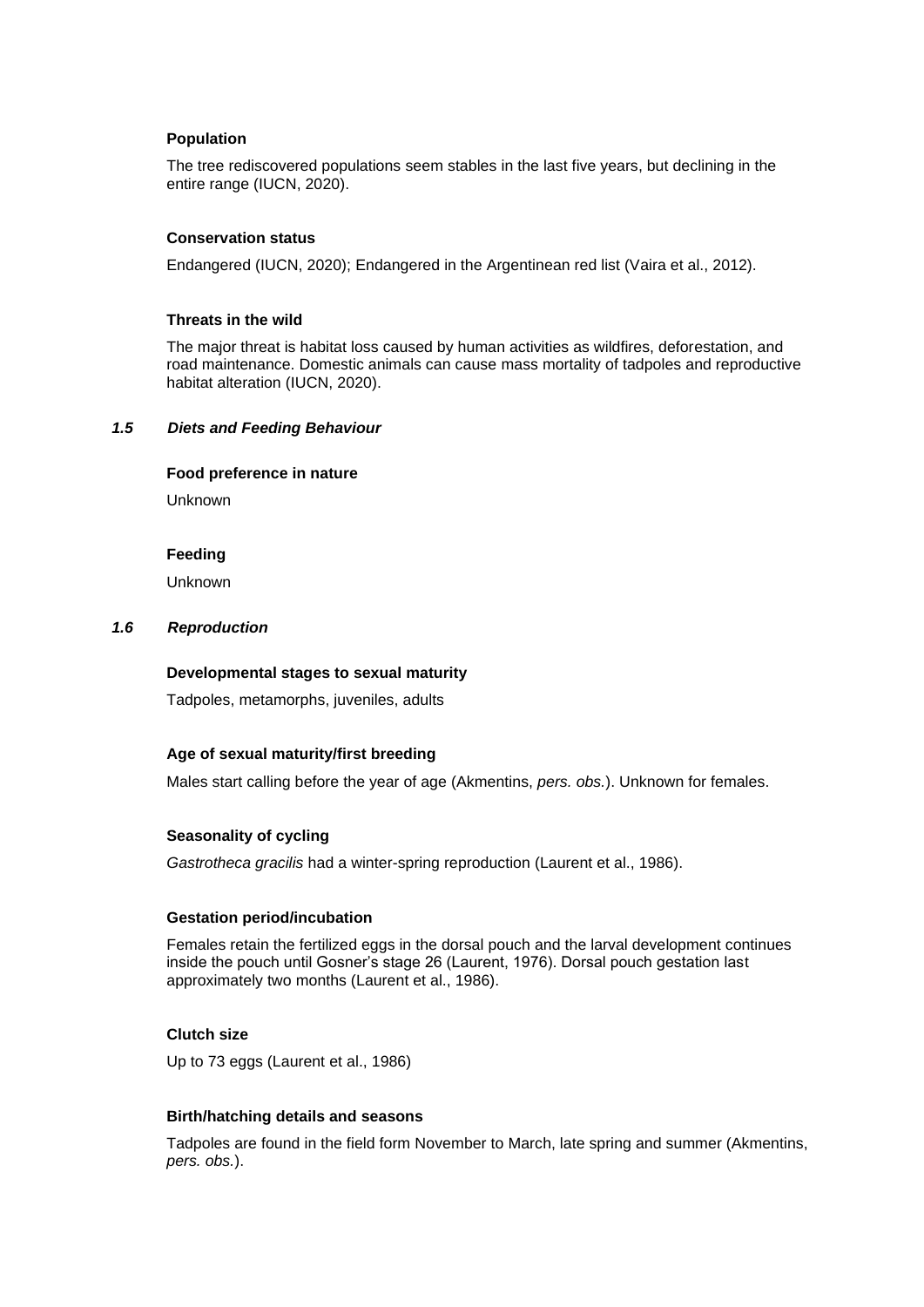#### *1.7 Behaviour* **Activity**

Crepuscular and nocturnal. Year-round activity (Laurent et al., 1986).

#### **Locomotion**

Jumping and climbing

#### **Predation**

Unknown

#### **Social behaviour**

Unknown

#### **Sexual behaviour**

Calling season of males of *Gastrotheca gracilis* is from May to November (Laurent et al., 1986). This species has a vocal repertoire that includes advertisement call, territorial calls and female reciprocal call (Laurent et al., 1976; Akmentins et al., 2014).

## **SECTION 2. MANAGEMENT IN CAPTIVITY**

### *2.1 Enclosure*

Section 2.1 provides a general guide as to what has been used and found to be appropriate for a particular species without suggesting that these are the only suitable options.

## *2.1.1 Dimensions*

Tanks for tadpoles:

Tank dimensions: 100 x 50 x 40 cm. The tadpole density was calculated as one tadpole per two litres of water.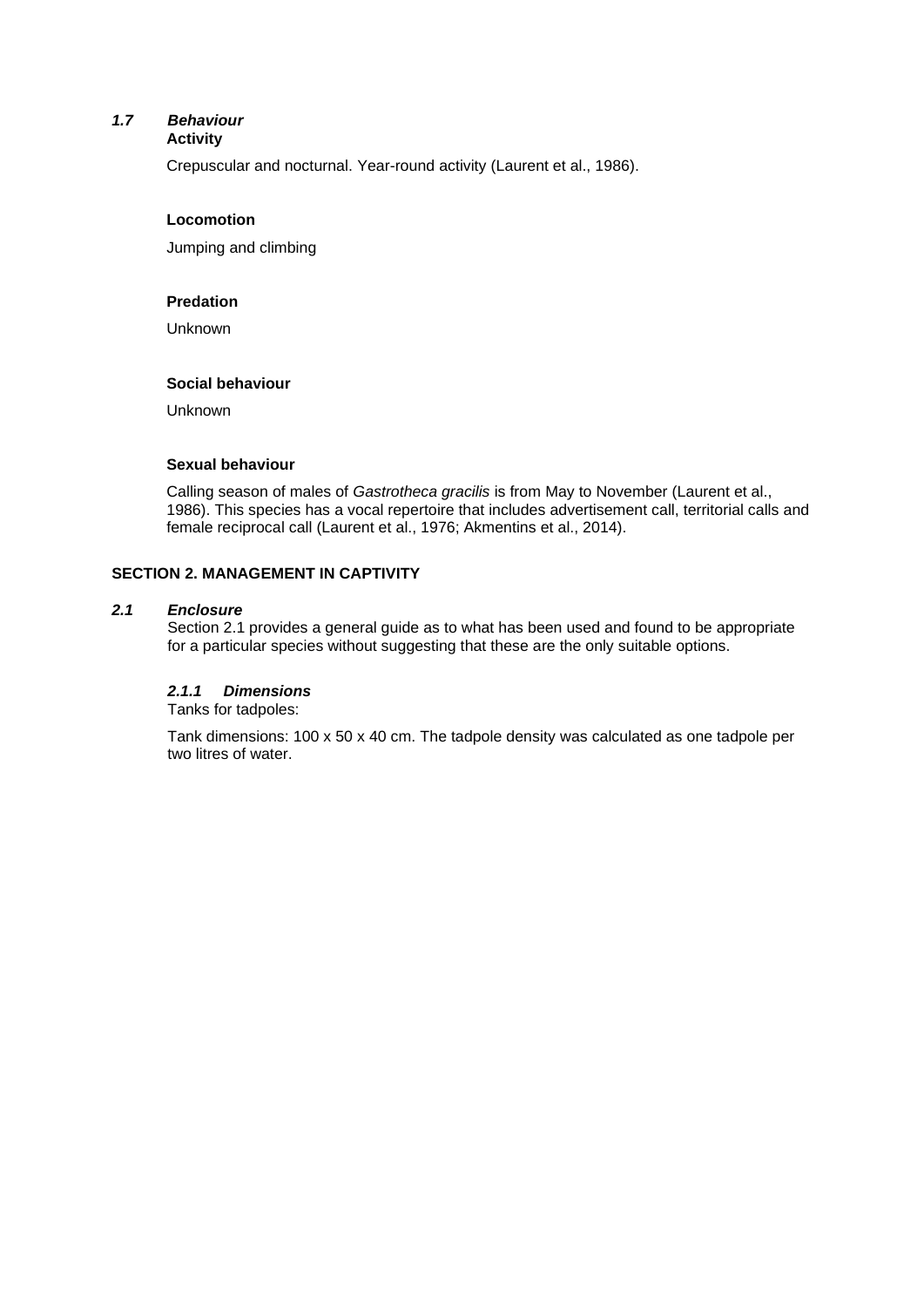Tanks for tadpoles of *Gastrotheca gracilis* in the *ex situ* facilities in Reserva experimental Horco Molle (Universidad Nacional de Tucumán), Tucumán province, Argentina.



Post-metamorphic plastic containers:

Plastic box dimensions were: 52 x 37 x 31 cm (42 lts). Density was up to six individuals per box.

Plastic containers for post-metamorphic individuals of *Gastrotheca gracilis* in the *ex situ* facilities in Reserva experimental Horco Molle (Universidad Nacional de Tucumán), Tucumán province, Argentina.

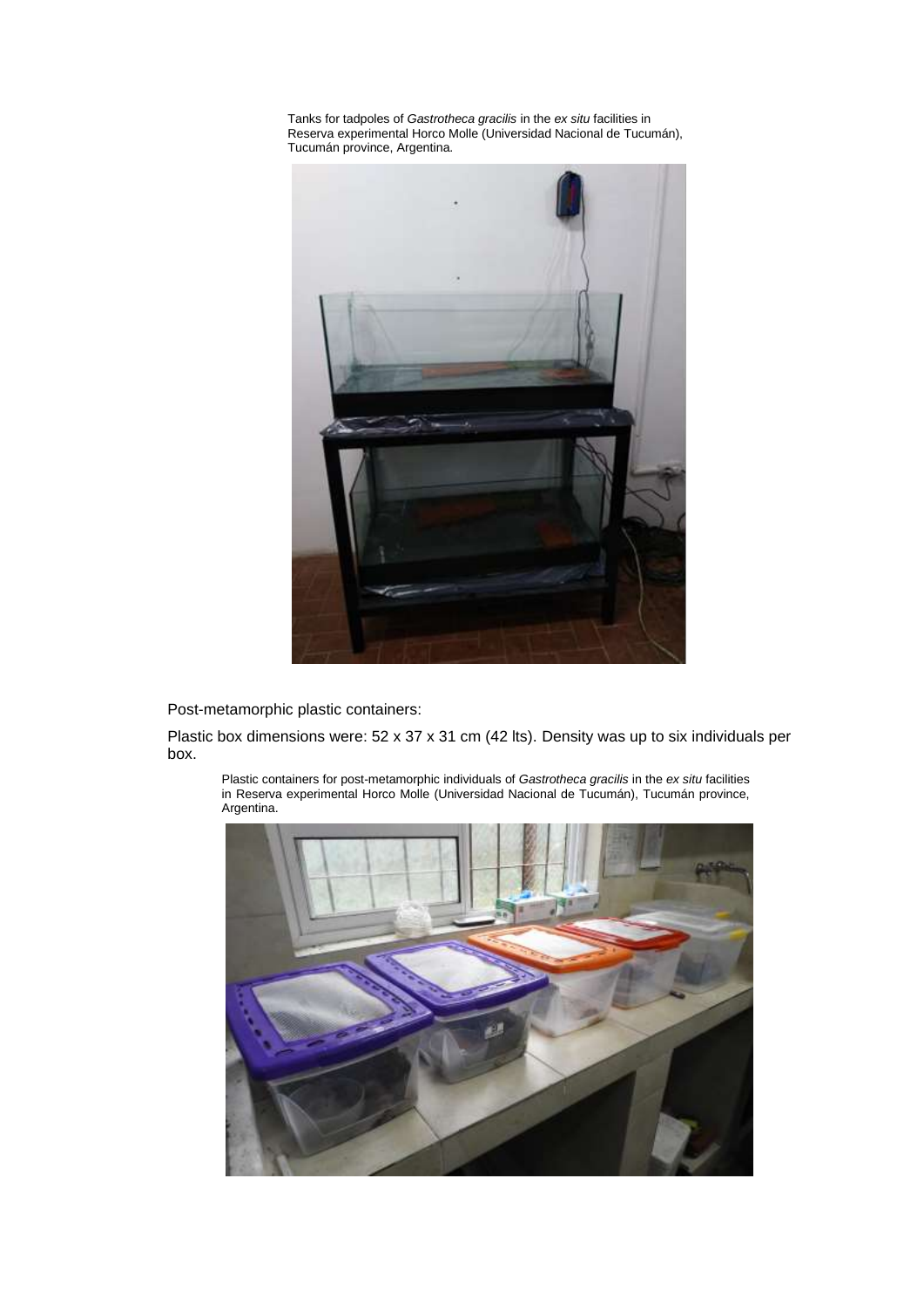## *2.1.2 Substrate*

The substrate used of the tanks for tadpoles was bare glass.

The substrate used for the post-metamorphic plastic containers was moist paper towels.

#### *2.1.3 Furnishings and Maintenance*

Tadpole tanks:

Bottom and laterals (up to water level) of the tanks were covered with black plastic tape to avoid reflection to reduce the tadpoles' stress.

In each thank were placed two clay roof tiles for shelter, one tile was in angle for provide an emergent surface for metamorphic individuals.

Also, in each thank was placed clay tray filled with sterilized river gravel for the biological filtration.



Detail of the furnishings in the tadpole thanks of *Gastrotheca gracilis* in the *ex situ* facilities in Reserva experimental Horco Molle (Universidad Nacional de Tucumán), Tucumán province, Argentina.

Post-metamorphic plastic containers:

The best management of post-metamorphic individuals was reached with moist paper towels as substrate. Shelter for frogs was provided with pieces of clay roof tiles. Water in plastic containers. Food was provided in plastic petri dishes.

> Detail of the furnishings in the plastic containers for post-metamorphic individuals of *Gastrotheca gracilis* in the *ex situ* facilities in Reserva experimental Horco Molle (Universidad Nacional de Tucumán), Tucumán province, Argentina.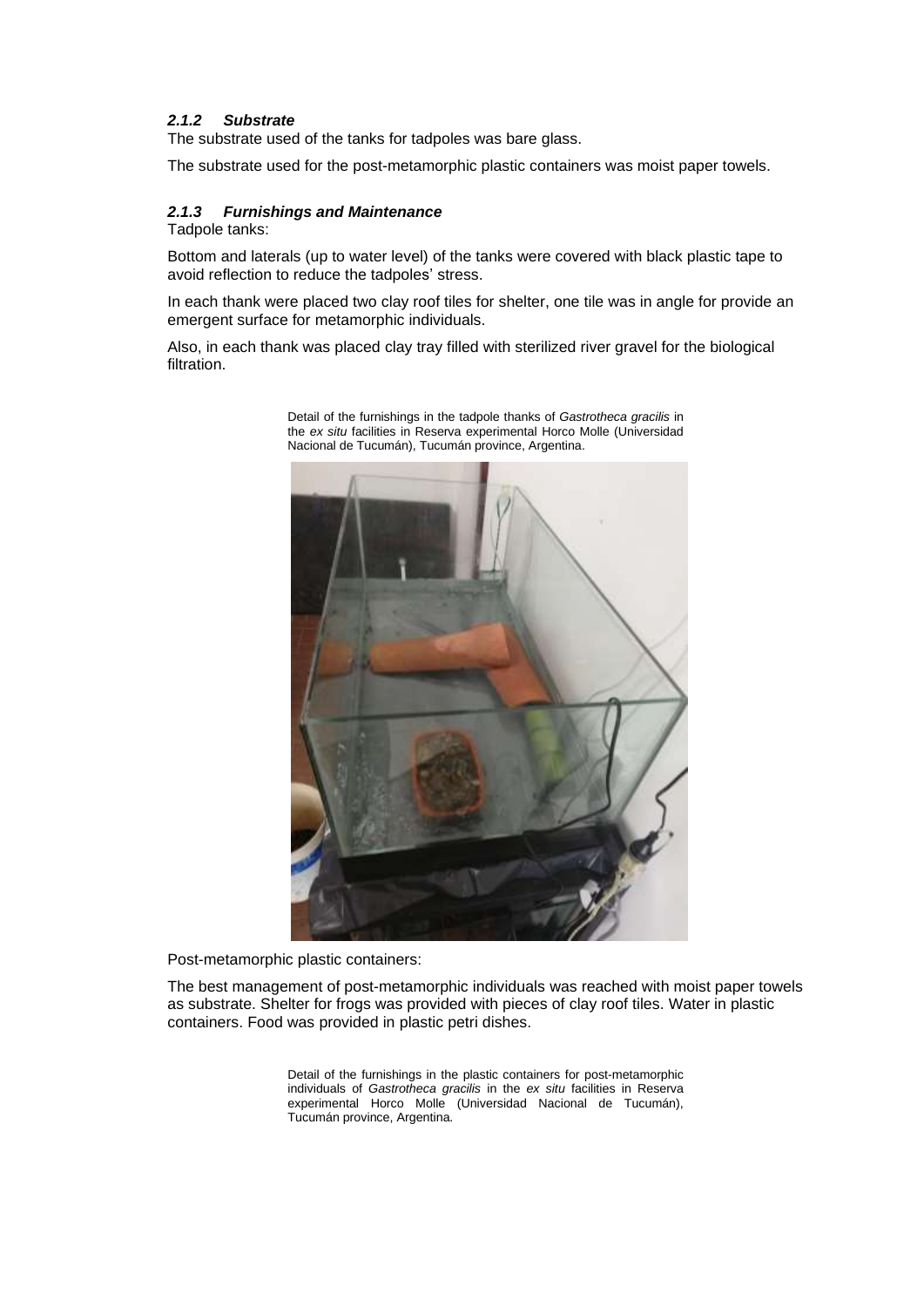

## *2.1.4 Sharing Enclosure with Other Species*

If appropriate for the role in captivity, species with which the enclosure might be shared are suggested, and any associated advantages or disadvantages outlined.

No data.

## *2.2 Temperature, Light and Humidity Requirements (Environment)*

Environmental temperature regulated trough air conditioner at 24°C. Light with the natural daily cycle, with a combination of natural light (glass widows) and led white lights of 80 W. Environmental relative air humidity. Post-metamorphic individuals were moistened by spray once a day during the morning.

#### *2.3 Quarantine and Biosecurity*

All elements for handling and housing the marsupial frogs (hand nets, tadpole tanks, postmetamorphic plastic containers, furnishings) were cleaned with bleach solution.

Post-metamorphic individuals were treated for *Batrachochytrium dendrobatidis* with the standard Itraconazole protocol (0.01% solution for 10 min daily for 7 days). This species tolerated this treatment, without sings of Itraconazole toxicity (Correa*, pers. obs.*).

## *2.4 Feeding*

Tadpoles were fed with a combination of dry food of flake food for cold water fishes, and fresh food like small cubes of pumpkin. Food was provided every other day and alternating between dry and fresh food. Quantities were approximately 0.05 gr of dry food and 1 gr of fresh food per individual.

The post-metamorphic individuals were fed *ad libitum* every other day with collembolans and drosophila flies. An option is to provide *ad libitum* foraging over compost micro-fauna.

Juveniles and adults were fed *ad libitum* every other day with a combination of drosophila flies, isopods (woodlices) and small crickets (3 o 5 mm).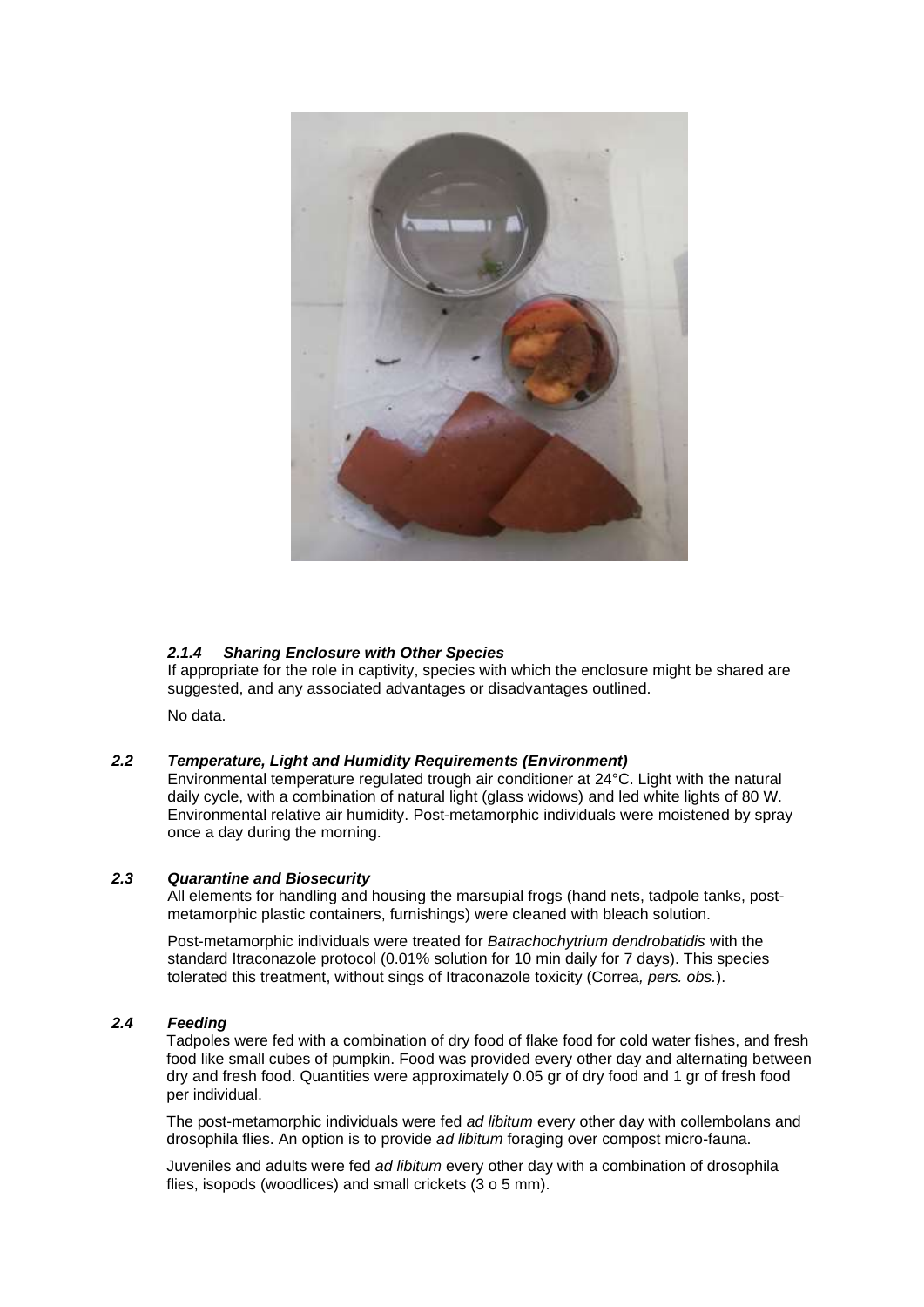## *2.4.1 Basic Diet*

Specimens maintained in captivity for six years where supplemented with powdered crickets with Reptocal™ once per month and it these not developed metabolic bone diseases or other pathology related with calcium deficiency or excess. This dietary supplementation was complemented with the possibility of natural basking behaviour of the marsupial frogs with direct sun light.

## *2.4.2 Special Dietary Requirements*

For young, breeding animals, convalescent animals and due to seasonal variations or physiological intolerance.

No data.

## *2.4.3 Method of Feeding*

How often and where (indoors, outdoors, in bowls) feeding occurs. Also how and when food is presented (day/night/etc.).

Tadpoles were feed in the morning.

Post-metamorphic individuals were feed in the morning. Food was presented in Petri dishes.

## *2.5 Breeding*

Outlines appropriate breeding techniques such as the use of rain tanks etc. Where appropriate, artificial breeding techniques are described.

## *2.5.1 Social Structure*

Details the appropriate male:female ratios.

Unknown.

## *2.5.2 Conditioning, Courtship and Spawning*

Details the introduction and segregation of breeding animals and any conditioning related to climate or diet. Also include any special enclosure modifications. Courtship and copulation are described and any changes in behaviour associated with the period of sexual activity (e.g.: increased aggression). Any evidence of seasonality is assessed.

Courtship and copulation are Unknown.

Females of *Gastrotheca gracilis* "give birth" tadpoles in Gosner's development stage 26 (Laurent, 1976). The expulsion of the tadpoles from the dorsal pouch of the female occurs in the water recipient inside the terrarium and the birth process is helped by the female with its hindlimbs (Laurent et al., 1986).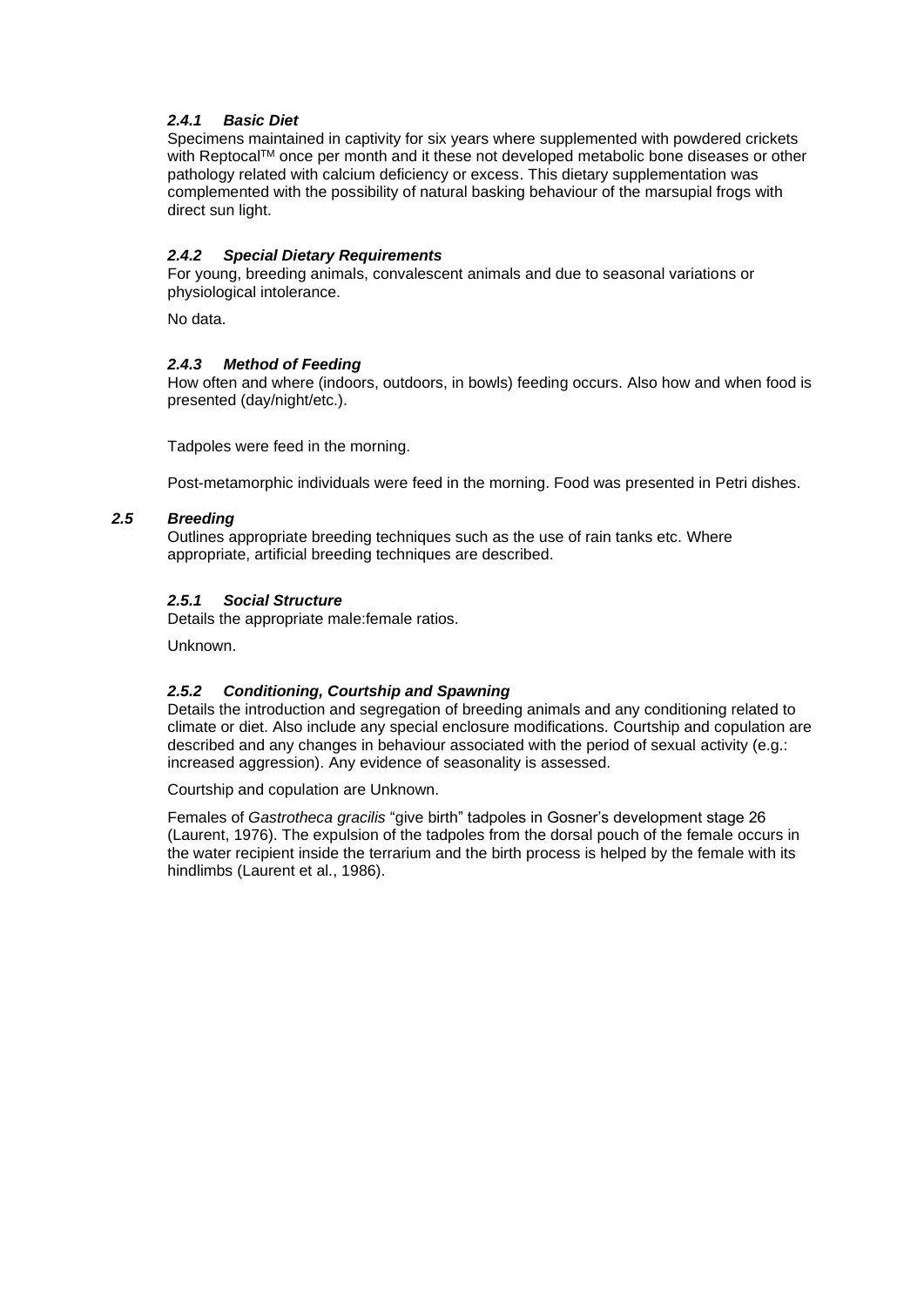

The complete sequence of the tadpole expulsion by a female of *Gastrotheca gracilis* (Laurent et al., 1986).

#### *2.5.3 Egg Laying*

When to expect egg deposition or birth. Any special husbandry considerations during incubation or hatching, and details of artificial incubation procedures are outlined.

Eggs in the dorsal pouch of the females.

#### *2.5.4 Development and Care of Eggs and Larvae*

Conditions for incubation of eggs and time required for hatching is detailed here along with care of early stage larvae or young. Also includes details of neonatal mortality.

For the maintenance of the tadpoles, good results of water quality (turbidity) were obtained with oxygenation with air pump or weekly changing of the 50% of water volume. The employment of water filter is recommended, but not needed.

The mortality rate of the tadpoles is low, with near 90% of survivorship to the metamorphic stage.

#### *2.5.5 Rearing of metamorphs and juveniles*

Any special considerations to why and when young should be removed, with details of initial care and subsequent rearing.

The metamorphic individuals could get drowned without an emergent surface from water in the tank.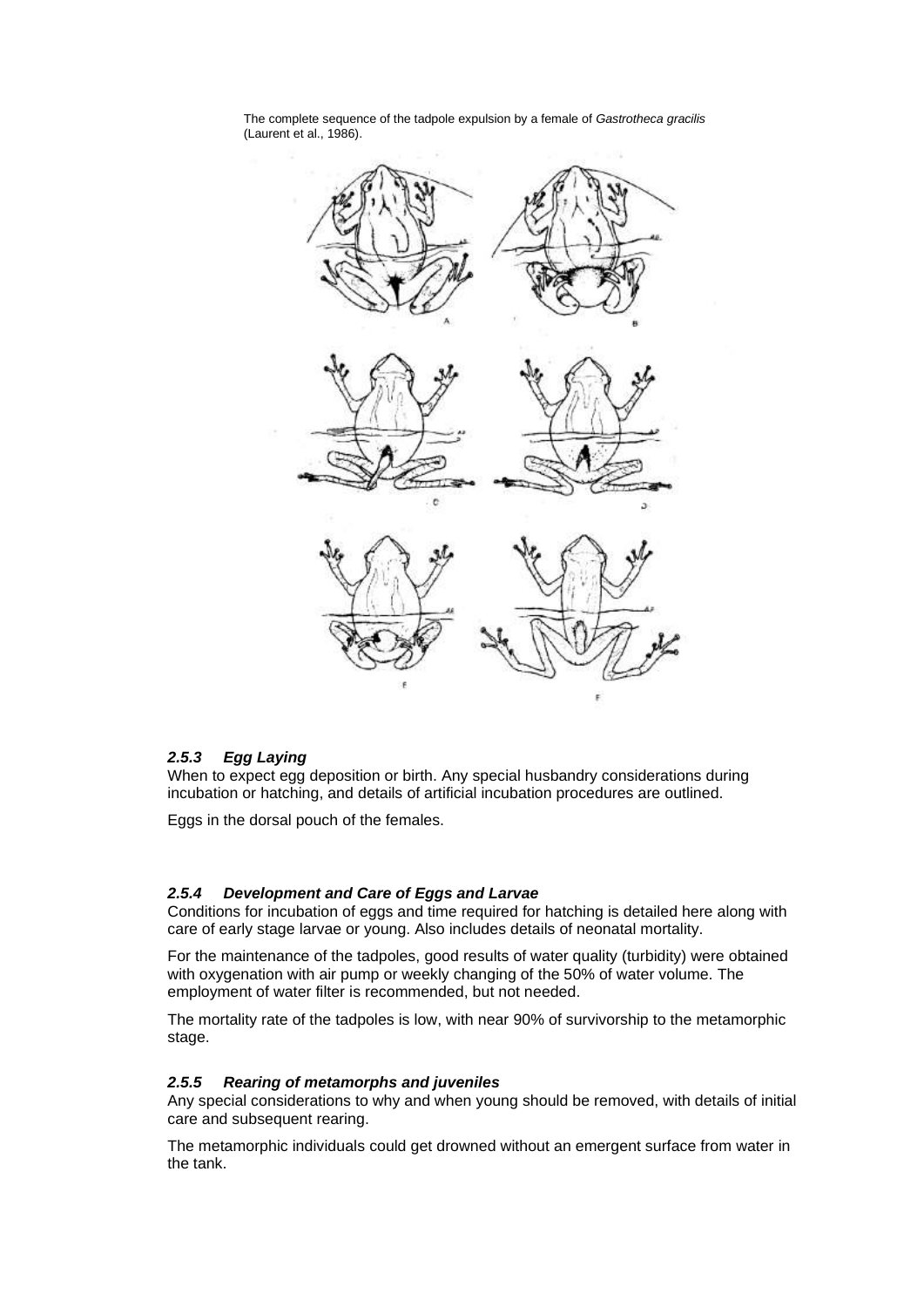#### *2.6 Handling and Transport*

The tadpoles obtained from the field were captured by hand net and transported in large Ziploc bags filled with water of the reproductive site, in a density of 10 tadpoles per bag.

The post-metamorphic individual released into the wild were transported in plastic containers (dimensions were:  $52 \times 37 \times 31$  cm; 42 lts). Plastic containers were conditioned with moist paper towels as substrate. With a density of 20 individuals per container.

#### *2.7 Population Management*

#### *2.7.1 Individual Identification and Sexing*

Accurate sexing and individual identification are particularly important in breeding populations and for some species can be a difficult procedure. Appropriate techniques are described and assessed. The location and type of marker should be standardised per taxon.

Sexing is easy when individuals reach sexual maturity because females develop an open dorsal pouch. The opening of the brood pouch is narrowly U-shaped, with the anterior end rounded at the level of the posterior edge of the sacrum (Duellman, 2015).

Individual identification could be made by photographic registries and identification of the dorsal colouration patterns (Akmentins, *pers. obs.*).

#### *2.7.2 Managing in Groups or as Individuals*

Detail any specific recommendations on maintaining the species in groups or individually and how this relates to managing population genetics and identification.

Unknown.

#### *2.8 Specific Problems: Considerations for Health and Welfare*

This section briefly outlines any physical conditions or complaints commonly associated with the species. Requirements for behavioural as well as physical well being are considered.

Symptoms, treatment and prevention of common diseases/conditions are outlined. Common parasites, screening and treatments are outlined (again detailed information on medical procedures not included). Information on causes of adult mortality is also included.

No data.

#### *2.9 Recommended Research*

The aim of collating information into the Guidelines format is as much to highlight what information is not available as to present that which is. Additional information is required in a number of areas to fill in obvious gaps or validate existing data, particularly where there are contradictory viewpoints. Section 2.9 highlights this, indicating appropriate areas for further research. Some of the questions raised may be addressed through the use of husbandry questionnaires, with a more in depth assessment of specific aspects carried out through research programmes.

Future research in ex situ breeding of *G. gracilis* should be concentrated to reach the complete reproductive cycle of this species in captivity. There is a lack of knowledge of the procedures to maintain viable ex situ survival assurance colony and to how to successfully breed this species.

#### **SECTION 3. REFERENCES**

Akmentins, M.S.; Bonduri, Y.V.; Contreras, P.; Francisconi, L.E.; Massabie, P.J. & Santillán, J. 2014. Redescripción del canto de anuncio de *Gastrotheca gracilis* Laurent, 1969 (Anura: Hemiphractidae) y primer registro para el Parque Nacional Campo de Los Alisos, Tucumán, Argentina. Cuadernos de Herpetología, 28: 147-152.

Duellman, W.E. 2015. Marsupial Frogs. *Gastrotheca* & allied genera. Johns Hopkins University Press. Baltimore.